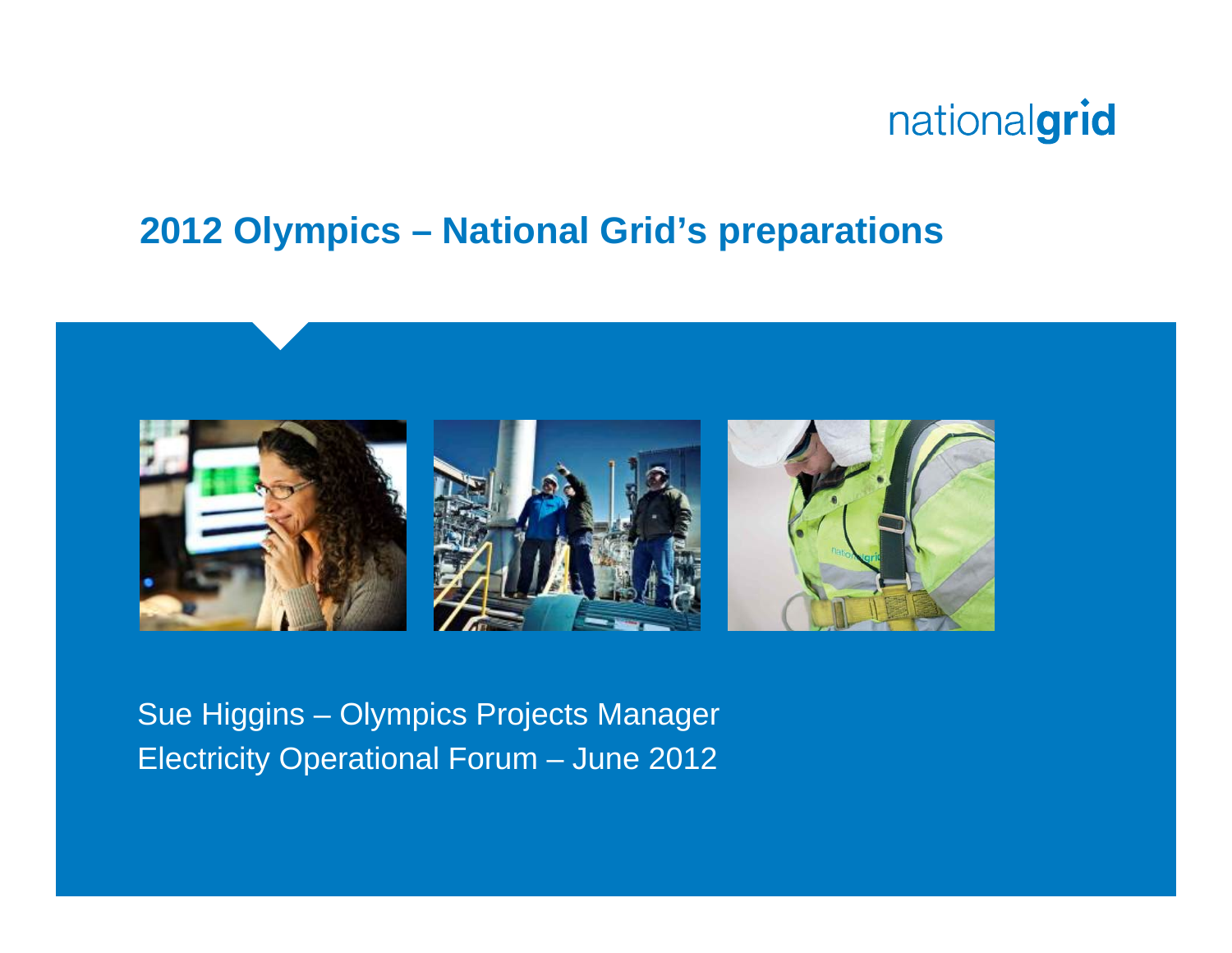

#### **Objectives**

Keep everyone safe

■ Support the UK in hosting a successful Olympic Games

■ Reliability : Provide additional resilience to Olympic Venues and key sites AND

■ Continue to provide our usually resilient service to all of our customers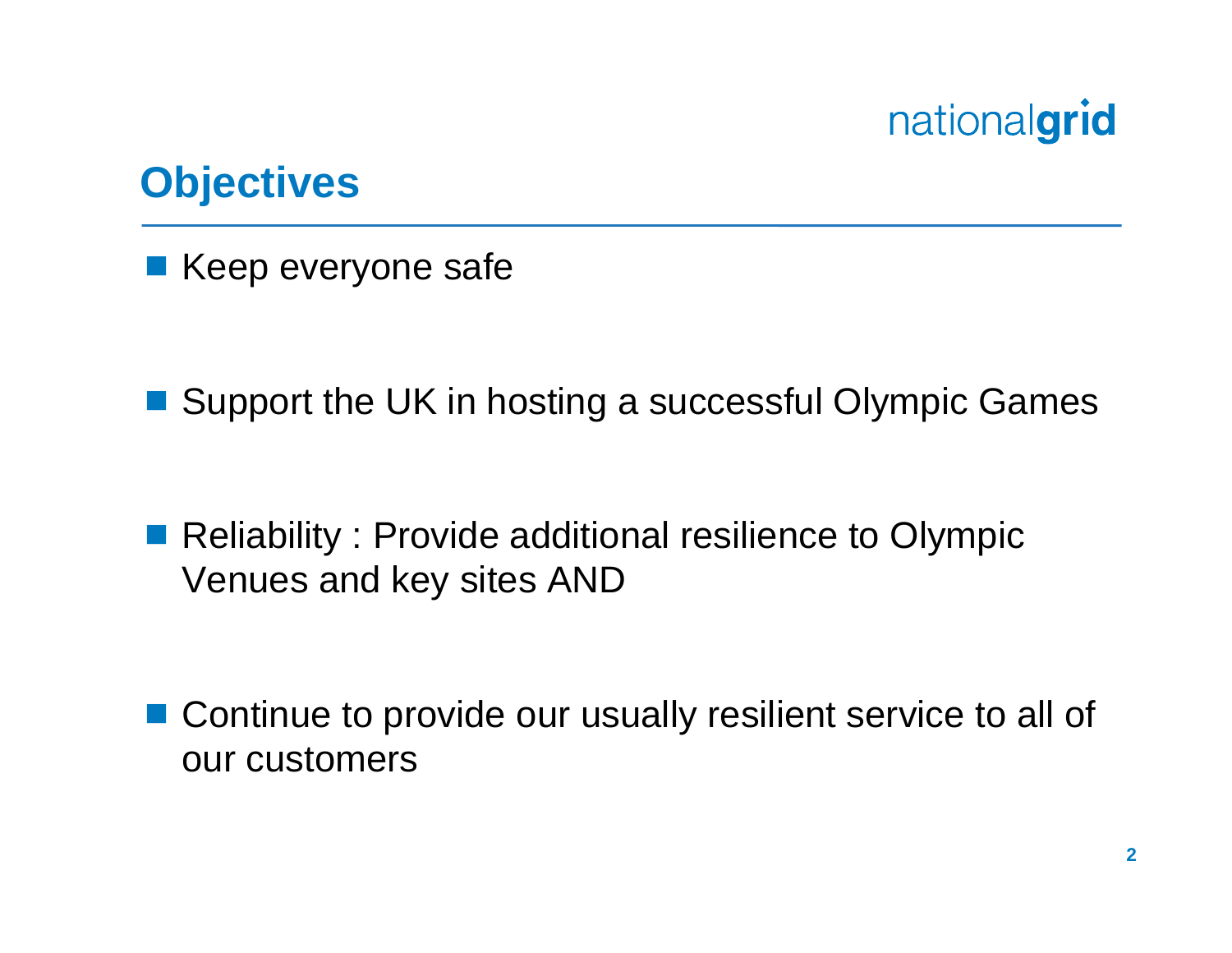#### **Timeline**

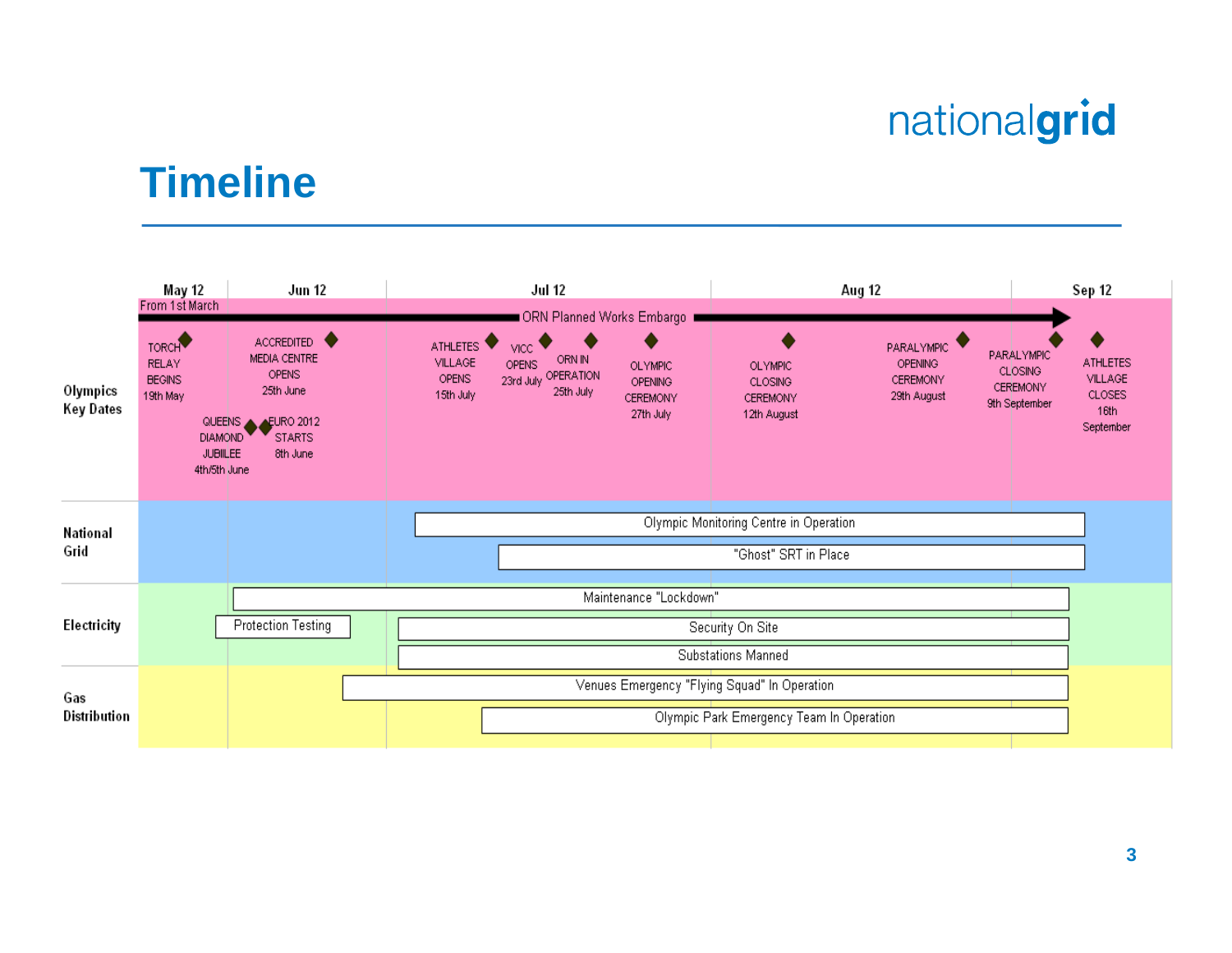#### **Consider this…**

- **The iconic mens 100 metre sprint event**
- $\blacksquare$  The line up is complete and the finalists are awaiting the starting gun to begin the race
- Then ... the unthinkable ...everything goes dark





**4**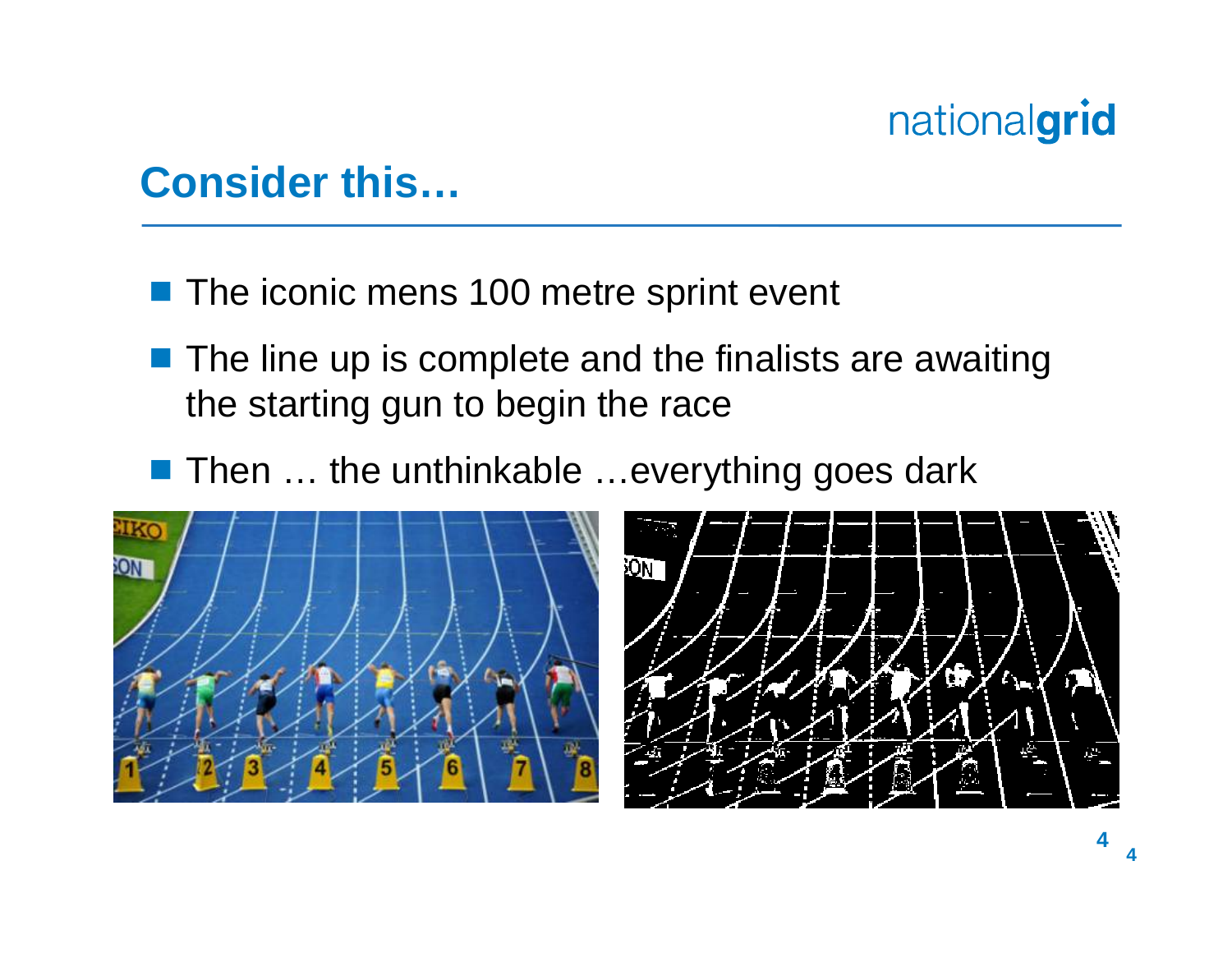#### **It began long before 6th July 2005 …**

- During 2004 Preliminary discussions on undergrounding of overhead lines traversing the Olympic Park
- 2005 2009 Major construction works The Power Lines Undergrounding Project
- ■ Resilience considerations - what is the starting point, what makes you do anything more than usual?
- Best practice learning from previous host nations' utilities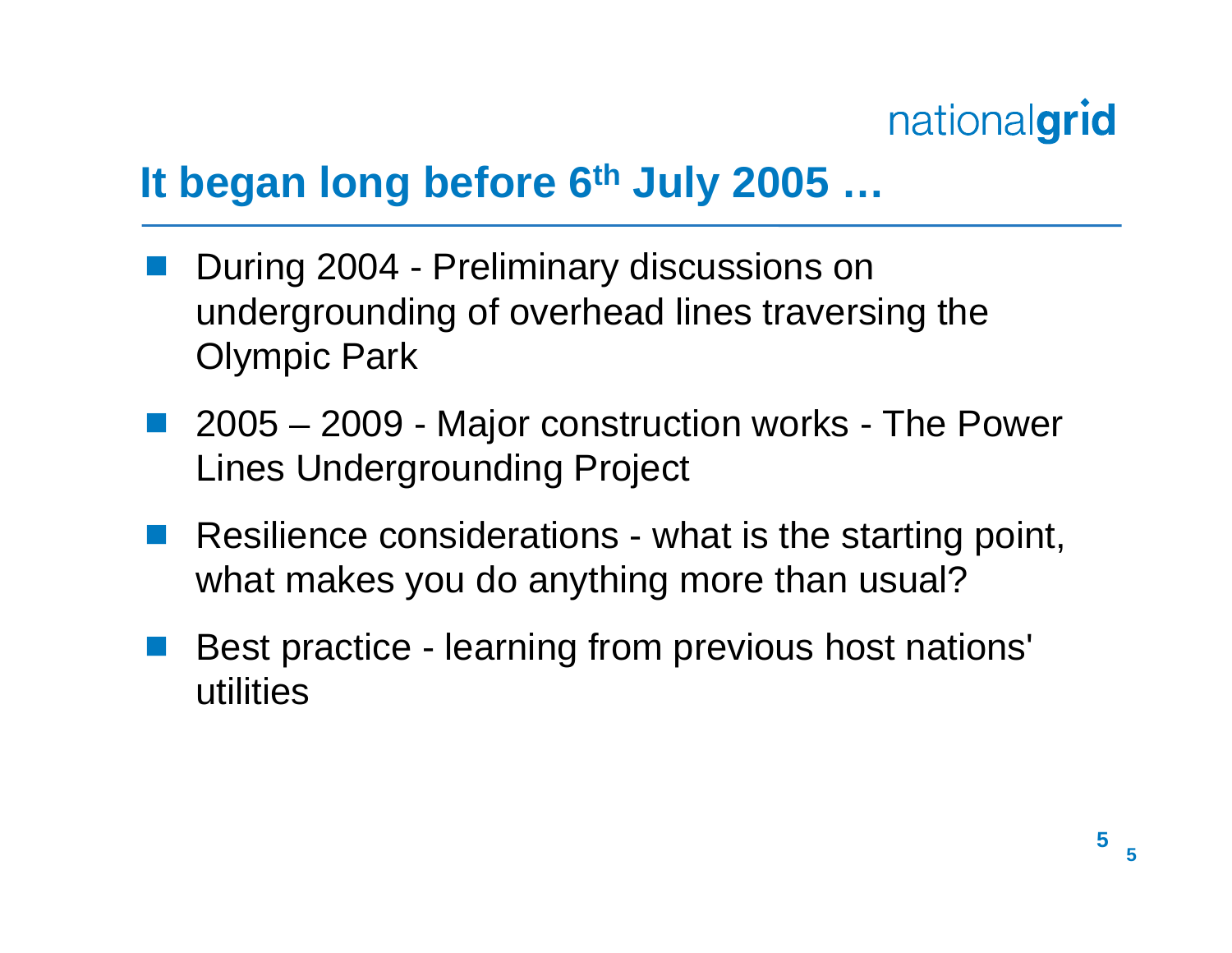## **Electricity : System Resilience**

- We will have greater network redundancy with "Lockdown"
- To reduce the risk of outages a moratorium on planned maintenance will be put in place
- We will staff key substations for faster response capability
- We will have 24 x 7 monitoring (network and systems) with additional 24 x 7 support arrangements
- We will plan for a wide range of scenarios and contract with strategic generation to ensure standards are maintained
- We will have daily calls with all key parties; including UKPN
- We will run a strategic response structure with a Silver Command call each day
- Demand/Reserve we will cater adequately for supply / demand variations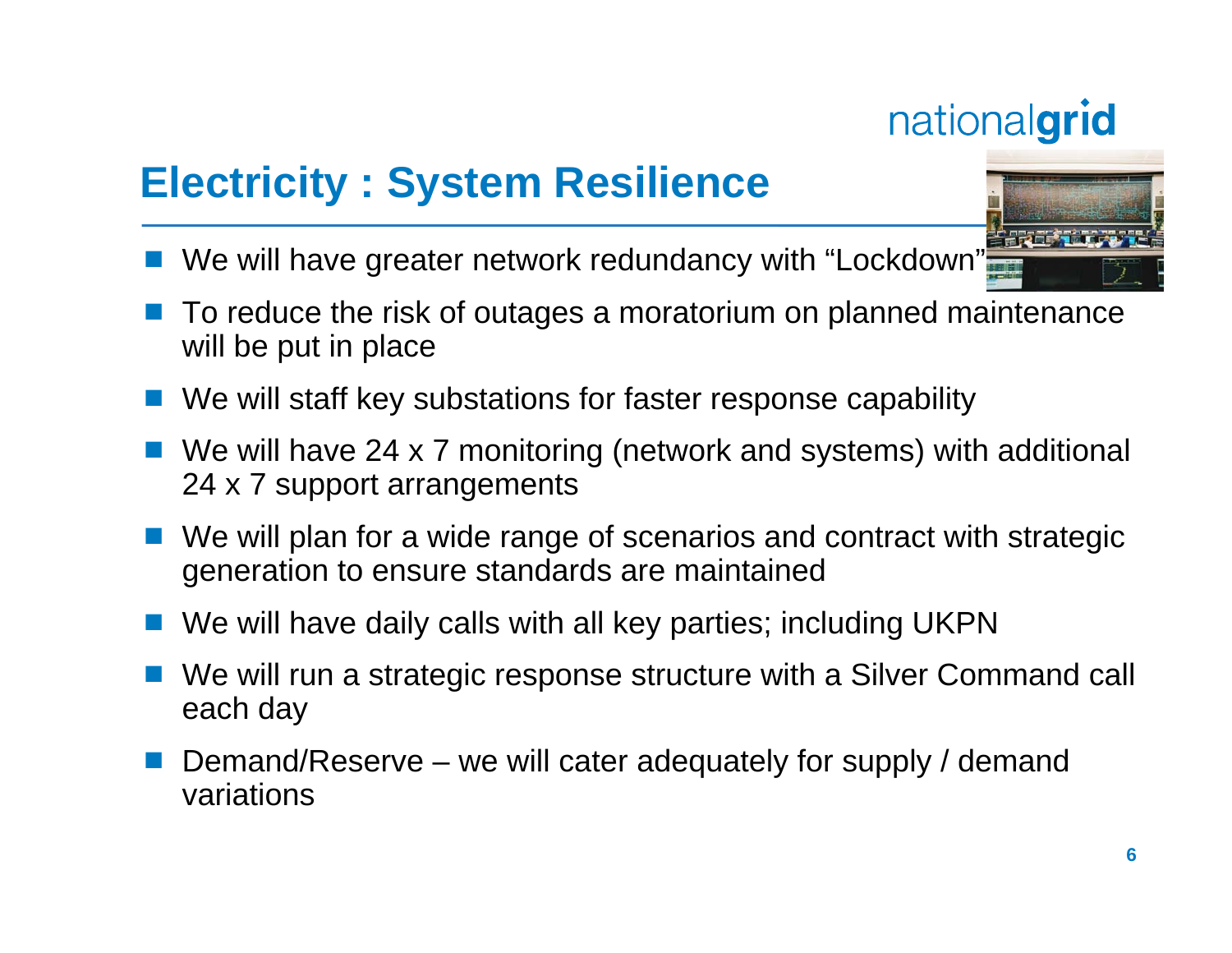#### **Electricity : Asset Strategy to prevent an asset failure**

- We identified priority assets
	- In collaboration with Distribution companies, ODA and LOCOG
	- Based on Venues, transport hubs and other key sites
- We are planning to maximise circuit availability
	- A maintenance "Lockdown" from 3.6.12 9.9.12
- We had a maintenance review
	- **Prioritised outstanding maintenance and rectification of defects**
- We will test the Delayed Auto Reclose and protection systems just before the Games
- We remain vigilant to new threats / challenges e.g. common failure modes, environmental issues such as drought, etc.

nationalgrid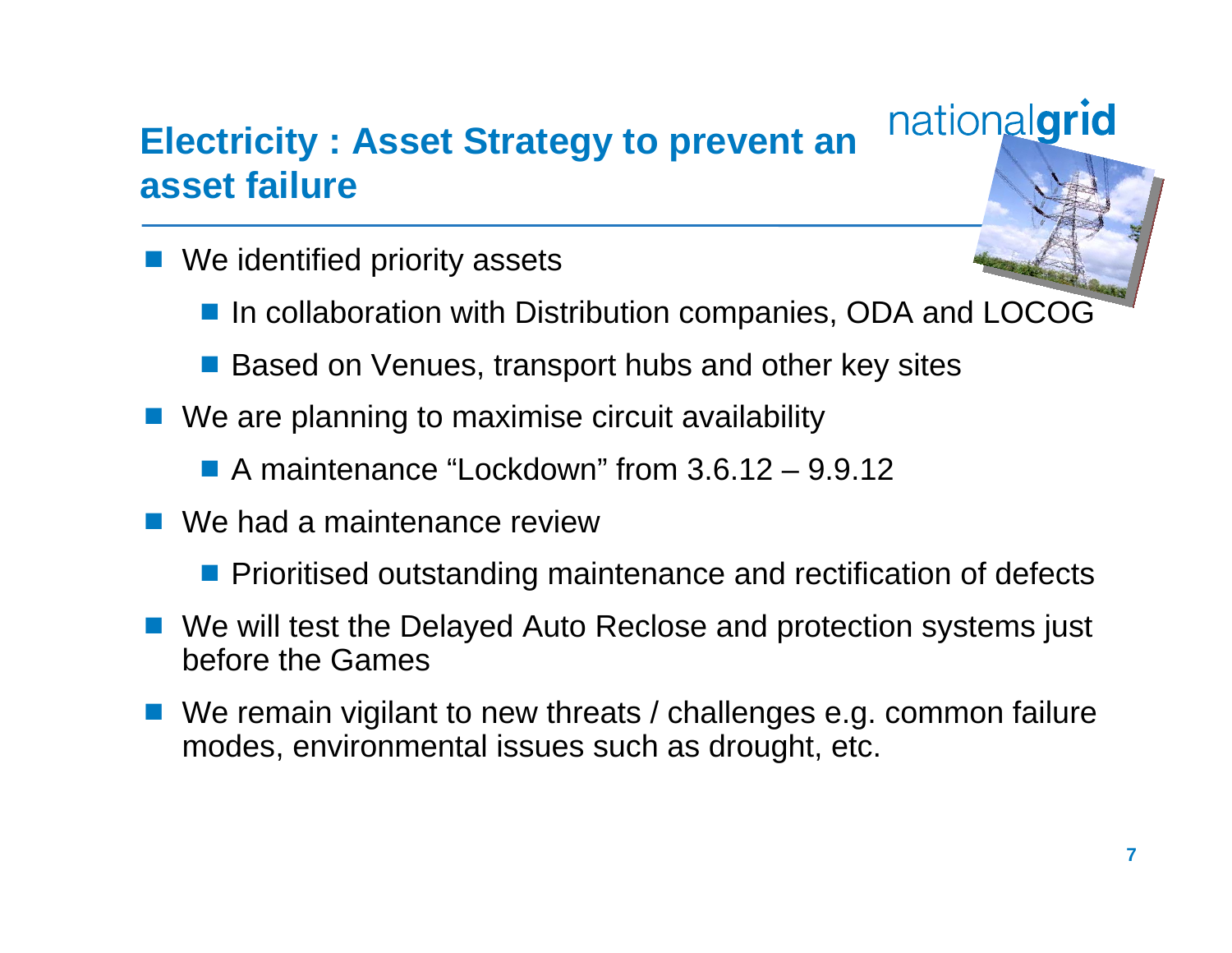### **Electricity : Asset Fault Response and Repair**

- Substation manning enables fastest possible response and diagnosis
- Repairable faults may be dealt with during the Games period (judgment and discretion of MDE Manager)
- Heavy load routes agreed with the Highways Agency avoiding the Olympic Route Network, in case needed
- Agreements with sub-contractors for availability and faster response where this may be beneficial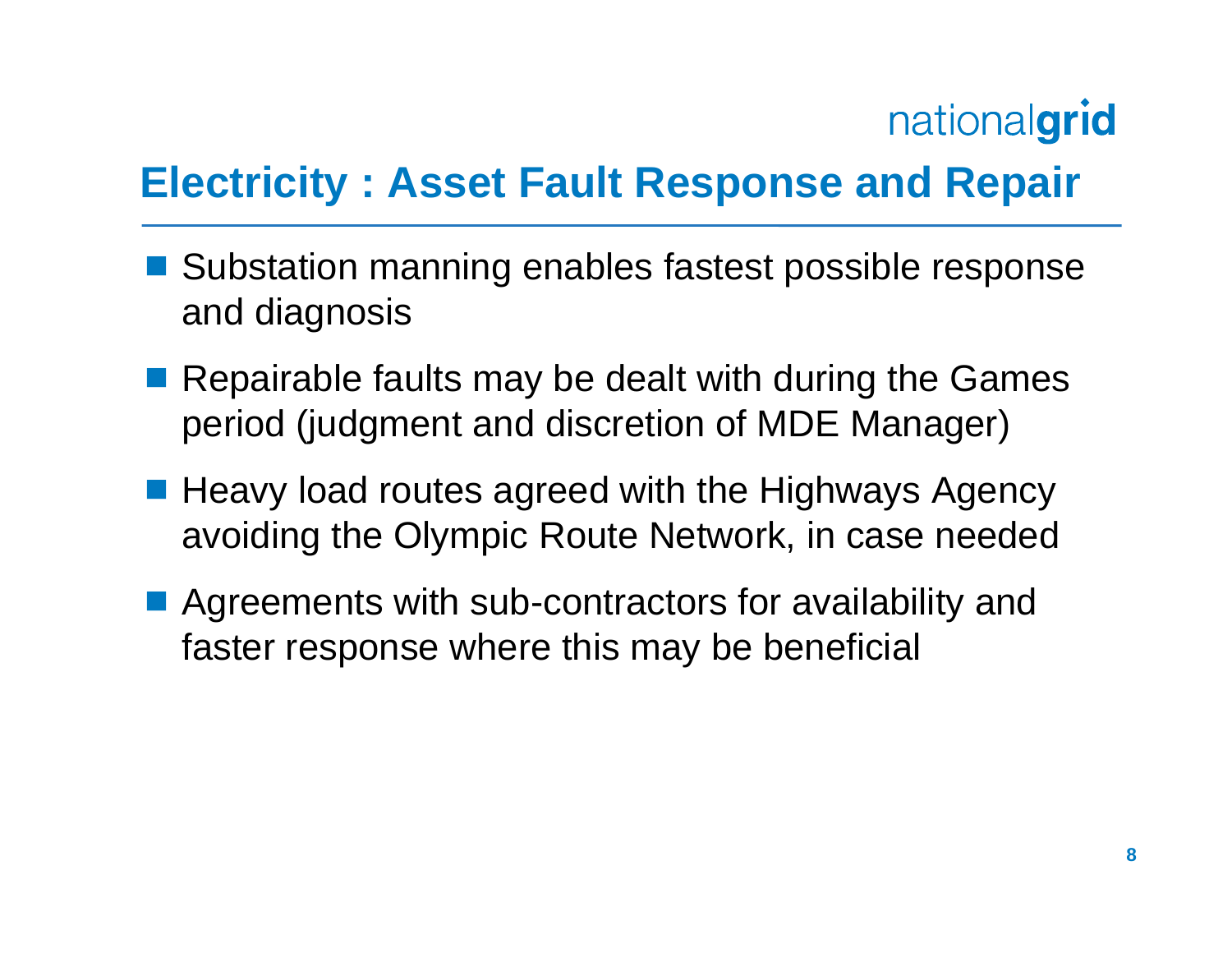#### **Access**

- p. **Travel time amended to reflect additional traffic congestion while carrying out our business as usual gas emergency service**
- M. **Attending gas emergencies at Venues, the Olympic Route Network and other key Olympic locations**
- b. **Vehicle Access Permits to use ORN and gain clearance at security cordons**
- p. **Accreditation of our staff to authorise entry to Olympic Venues**

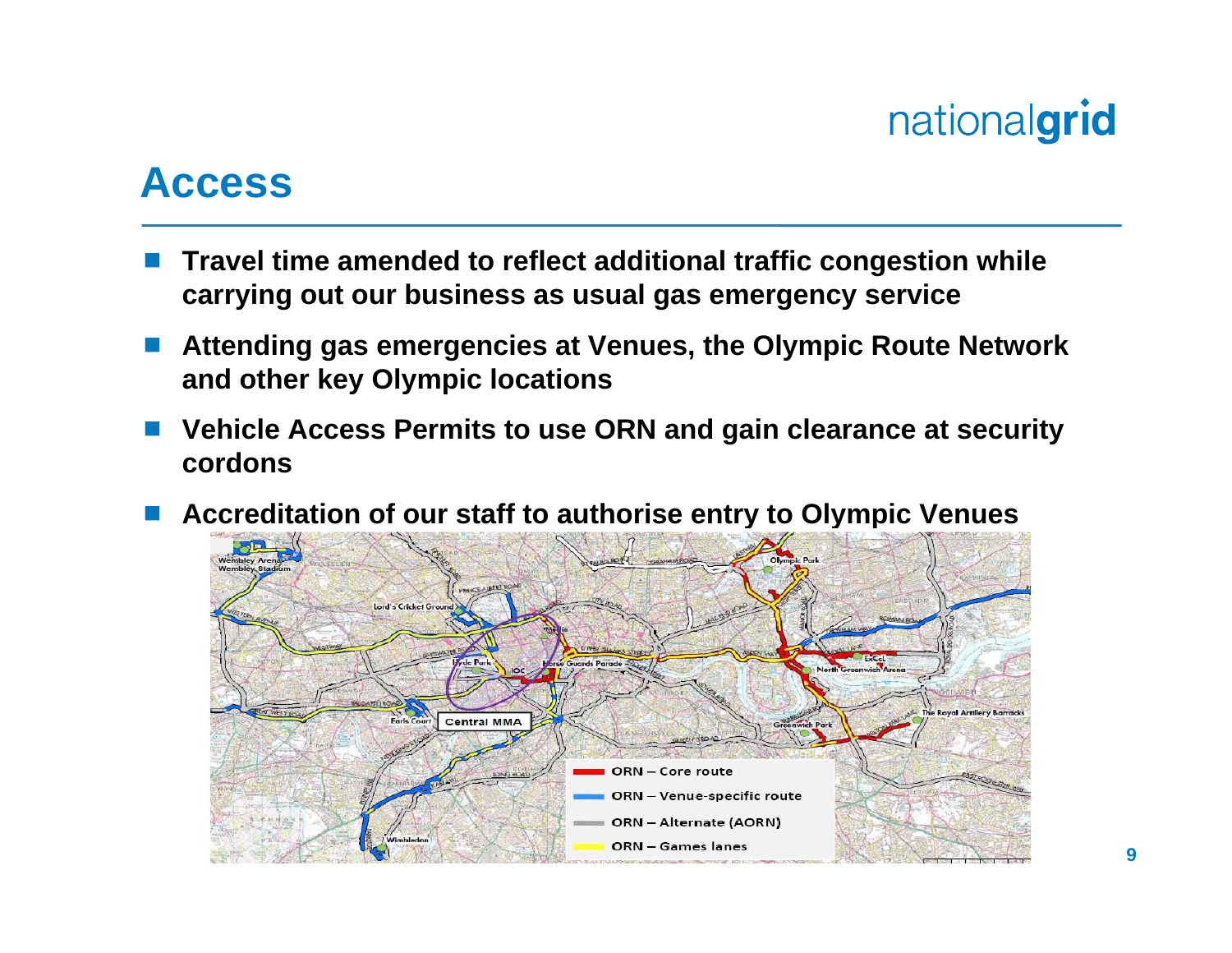**10**

#### **Stakeholder management**